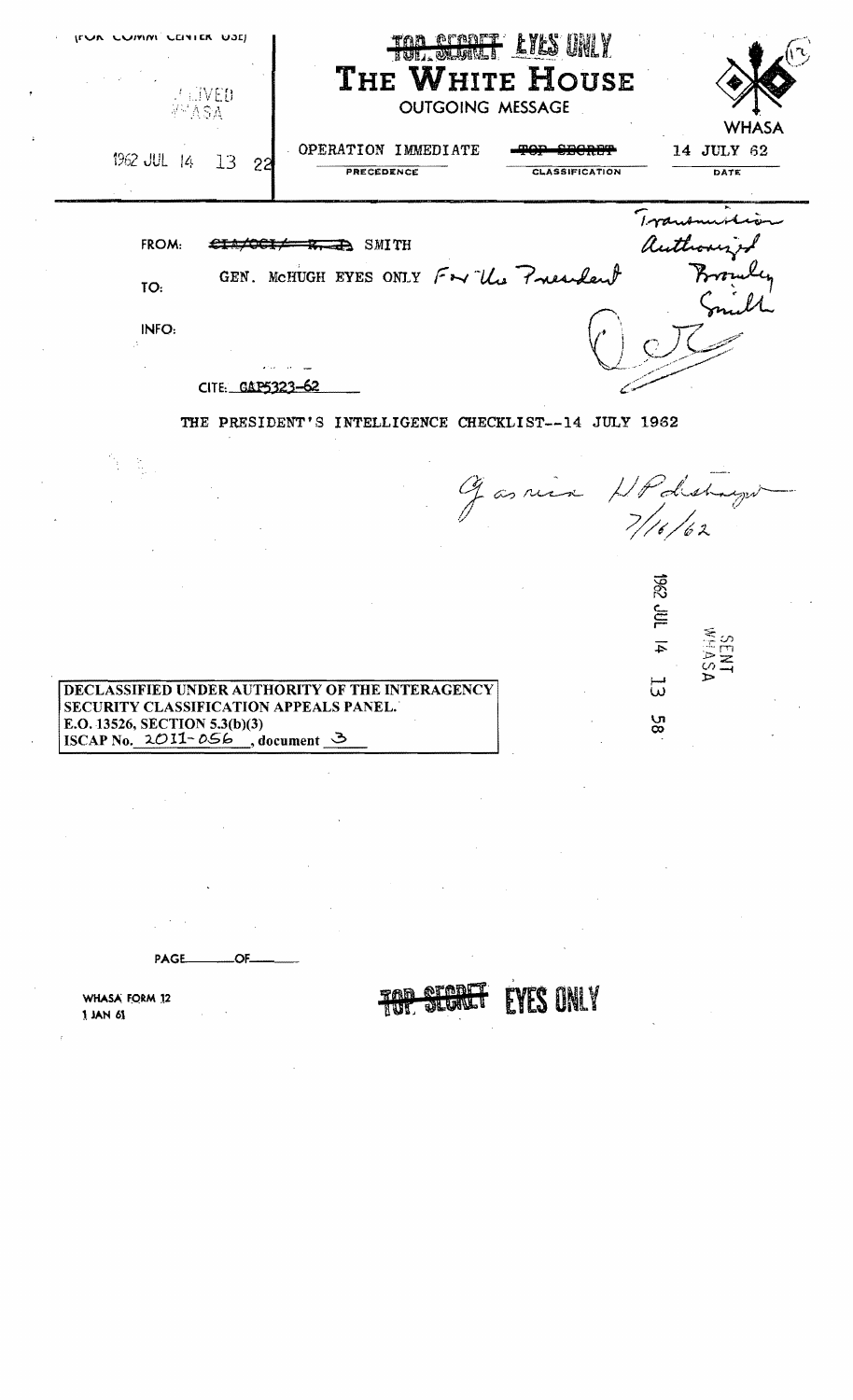## SEGRET EYES ONLY

THE PRESIDENT'S INTELLIGENCE CHECKLIST 14 JULY 1962

1. USSR/NUCLEAR TESTING:

WE ARE DOUBTFUL THAT YESTERDAY'S TASS STATEMENT, RESERVING FOR MOSCOW ALL RIGHTS TO THE LAST ROUND OF NUCLEAR TESTING, IN-DICATES THAT A NEW SERIES OF SOVIET TESTS IS IMMINENT. IT WAS PUT OUT, WE BELIEVE, WITH AN EYE TO THE REOPENING OF THE GENEVA DISARMAMENT CONFERENCE ON MONDAY, AND IS INTENDED TO DIVEST THE USSR, IN ADVANCE, OF ANY BLAME FOR BLOCKING AN AGREEMENT. THE ESTIMATE OF OUR ABILITY TO ANTICIPATE SOVIET TESTS REMAINS UN-CHANGED: WEARE CONFIDENT OF SPOTTING PREPARATIONS FOR TESTS IN THE ARCTIC ONE TO THREE WEEKS AHEAD OF TIME, BUT CAN MAKE NO  $\sqrt{2}$   $\sqrt{2}$   $\sqrt{2}$   $\sqrt{2}$   $\sqrt{2}$   $\sqrt{2}$   $\sqrt{2}$   $\sqrt{2}$   $\sqrt{2}$   $\sqrt{2}$   $\sqrt{2}$   $\sqrt{2}$   $\sqrt{2}$   $\sqrt{2}$   $\sqrt{2}$   $\sqrt{2}$   $\sqrt{2}$   $\sqrt{2}$   $\sqrt{2}$   $\sqrt{2}$   $\sqrt{2}$   $\sqrt{2}$   $\sqrt{2}$   $\sqrt{2}$   $\sqrt{2}$   $\sqrt{2}$   $\sqrt{2}$   $\sqrt{2$ AT THE MISSILE TEST RANGES IN THE CENTRAL USSR. IN THE ARCITU ONE TO THREE WEEDS<br>
PROWFISES ABOUT TESTS THAT MAY<br>
AT THE MISSILE TEST RANGES IN<br>
2. INDONESIA/WEST NEW GUINEA:<br>
A. SUBANDRIO WAS IN AN OP

A. SUBANDRIO WAS IN AN OPTIMISTIC MOOD ABOUT THE PROSPECTS OF AN EARLY AGREEMENT WITH THE DUTCH WHEN HE TALKED WITH AMBASSA . ..- . DOR JONES YESTERDAY. THERE IS A POSSIBILITY, HOWEVER, THAT THE INDONESIANS WILL OVERPLAY THEIR HAND AS SUBANDRIO ALSO INDICATED THAT DJAKARTA, ANXIOUS TO SKIP THE SECOND PHASE OF THE BUNKER PROPOSALS, IS THINKING OF PRESSING HARD TO ARRANGE FOR A DIRECT. TRANSFER OF THE ADMINISTRATION OVER WEST NEW GUINEA WITH NO INTER *• i* • '.' MEDIATE PERIOD OF UN CONTROL. WHATEVER THE INDONESIANS HAVE IN MIND, THERE IS LITTLE ROOM FOR DOUBT THAT THEY LOOK UPON THE PRE-SENT TALKS AS THE LAST CHANCE FOR A NEGOTIATED SETTLEMENT.

EYES ONLY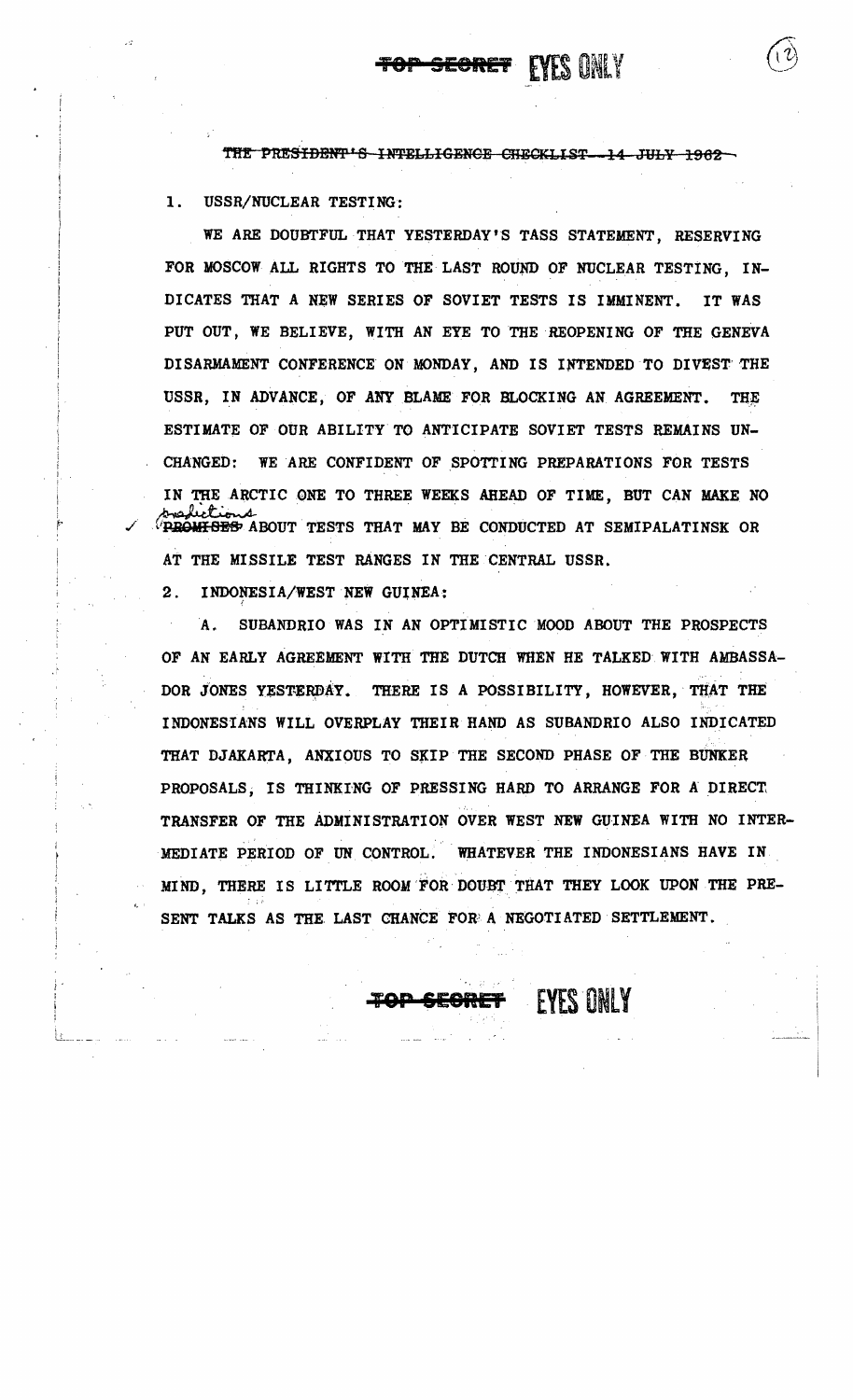## **1 SECRET EYES ONLY**

B. AT YESTERDAY'S OPENING SESSION, VAN ROIJEN, IN A CONCILIA-TORY STATEMENT, REITERATED HIS GOVERNMENT'S ACCEPTANCE IN PRINCIPLE OF THE BUNKER PROPOSALS, SUBJECT ONLY TO THE CONDITION DJAKARTA GUARANTEE THAT THE PAPUANS WILL BE ALLOWED TO EXERCISE THE RIGHT √. OF SELF-DETERMINATION.

~--------------------------~------------~------------------------------------------j

**EYES ONLY** 

-------------------------------------<sup>I</sup>

I

, " "I

: Portion identified as non-responsive , to the appeal

 $\frac{1}{2}$ 

 $\frac{1}{1}$ I  $\mathcal{L}_1^{\mathbf{F}}$  . , , ,

I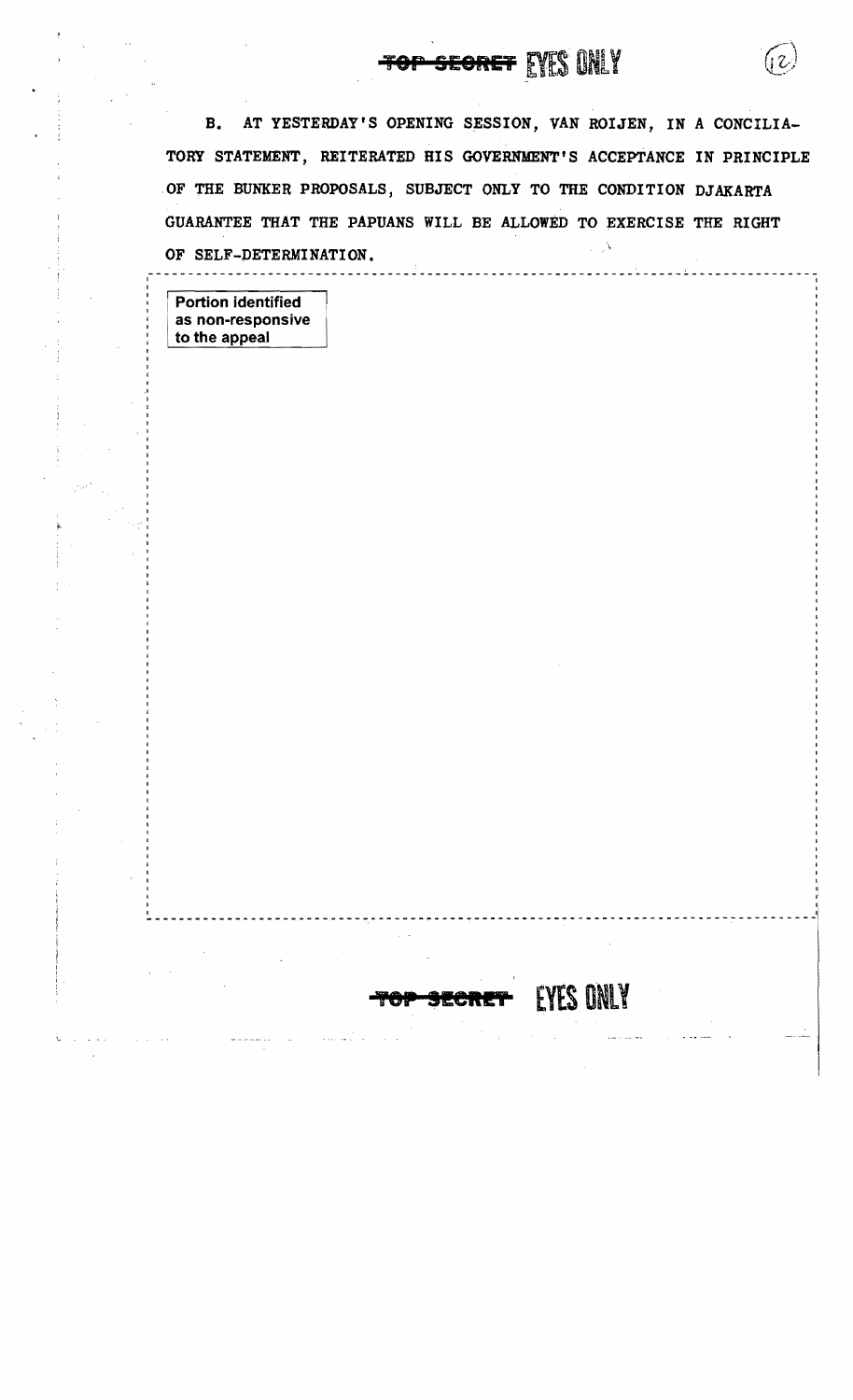**Portion identified** as non-responsive to the appeal

 $5.$ LAOS:

section  $3.3(b)(1)$ 

13526,

 $\dot{\mathbf{\circ}}$ 

THERE HAS BEEN A NOTABLE UPSURGE OF ACTIVITY DURING THE  $\mathbf{A}_{\bullet}$ PAST FEW DAYS ON THE COMMUNICATIONS LINK BETWEEN MILITARY HEAD-QUARTERS IN HANOI AND THE NORTH VIETNAMESE FORCES IN NORTHERN WE ARE AS YET UNABLE TO ASSESS THE SIGNIFICANCE OF THIS, LAOS. BUT, IF IT HAS SOMETHING TO DO WITH THE REDEPLOYMENT OF THOSE FORCES, WE OUGHT TO BE GETTING CONFIRMATION OF MOVEMENTS BEFORE VERY LONG.

SOVIET AIRCRAFT PRESUMABLY ENGAGED IN FERRYING SOUVANNA'S  $B<sub>1</sub>$ SECURITY TROOPS, BEGAN FLYING BETWEEN THE PLAINE DES JARRES AND VIENTIANE ON THURSDAY.

AS IT NOW TURNS OUT, PEIPING'S ENVOY HAS NOT YET PRESENTED  $\mathbf{c}$ . HIS CREDENTIALS TO THE NEW GOVERNMENT. HOWEVER, A SHOWDOWN ON THE LOCAL CHINESE REPRESENTATION ISSUE IS DUE SHORTLY AS TAIPEI'S MAN IS ARRIVING IN VIENTIANE ON MONDAY TO MAKE ANOTHER TRY AT TAIPEI, MEANWHILE, HAS LET IT BE GETTING HIMSELF ACCREDITED. KNOWN THAT IT WILL BREAK RELATIONS WITH LAOS RATHER THAN ACCEPT  $\mathbb{W}^{\setminus}$ A "TWO-CHINAS" ARRANGEMENT. 计回答

SOUTH VIETNAM: 6.

WE HAVE TENUOUS EVIDENCE THAT THE VIET CONG IS Α. PLANNING TO STEP UP HIT-AND-RUN RAIDS IN SAIGON'S IMMEDIATE

 $(Cont<sup>1</sup>d)$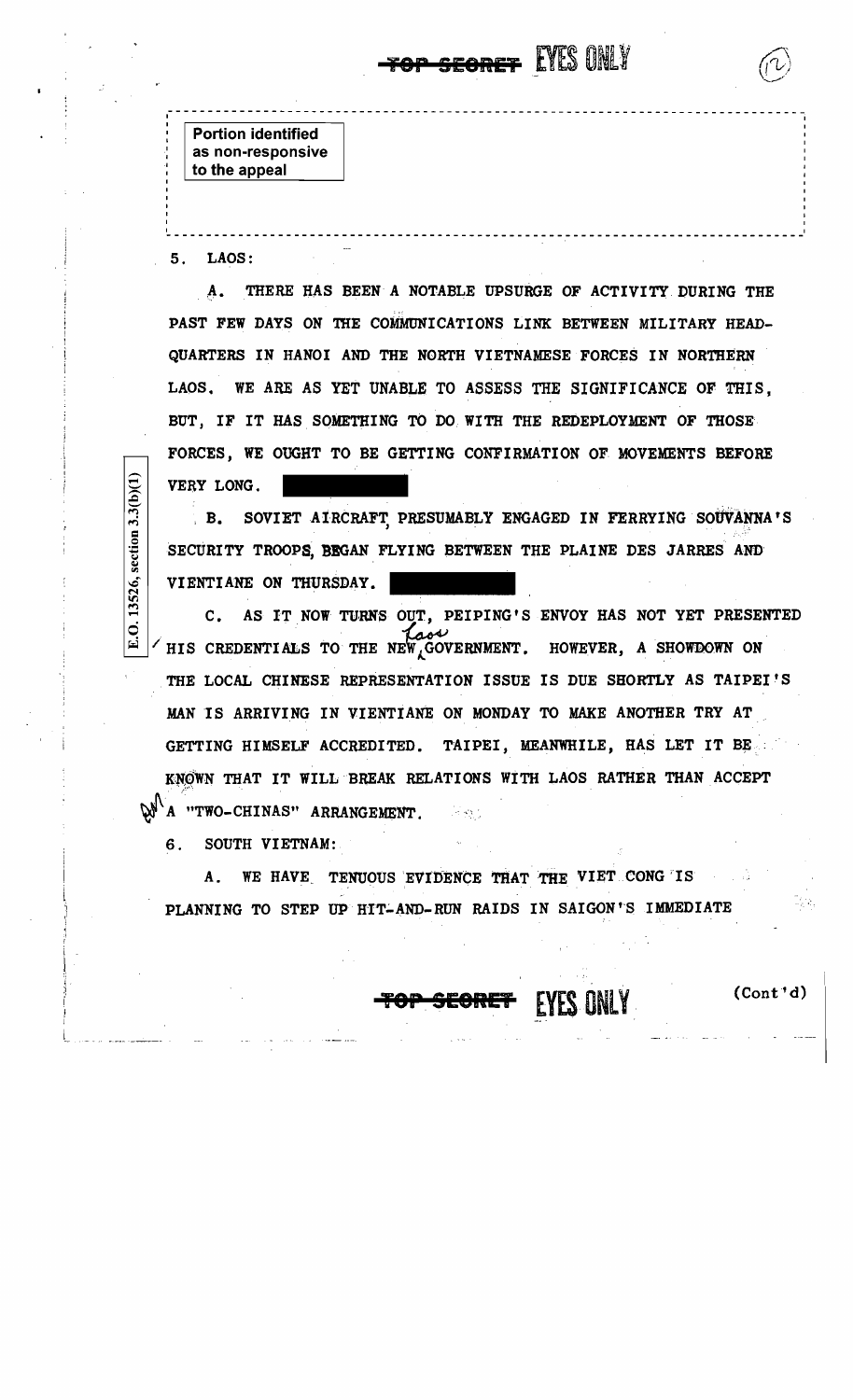## <del>top-secret</del> EYES ONLY

ENVIRONS. BY RESORTING TO SUCH TACTICS, THE COMMUNISTS, WITH ECONOMIC AS WELL AS POLITICAL DIVIDENDS IN MIND, WOULD NO DOUBT HOPE TO IMPROVE ON LAST YEAR'S PERFORMANCE WHEN THEY WERE ABLE TO CUT SOUTH VIETNAM'S RICE EXPORTS AWAY BACK AS WELL AS TO RE-DUCE SAIGON'S FOOD STOCKS TO DANGEROUSLY LOW LEVELS.

MEANWHILE, WE ARE HEARING ONCE MORE THAT DIEM'S BROTHER **B.** NHU MAY BE GETTING READY TO GO GUNNING FOR SIHANOUK.

7. PERU:

THE POLITICAL SITUATION CONTINUES TO DRIFT AS BELAUNDE HAS FAILED SO FAR TO WORK UP VERY MUCH POPULAR SUPPORT AND THE APRISTAS HAVE BEEN UNABLE TO MAKE COMMON CAUSE WITH THE ODRIISTAS. THERE ARE REPORTS, MEANWHILE, THAT THE MILITARY ARE GETTING UP A JUNTA TO ASSUME CONTROL OF THE GOVERNMENT. OUR LIMA EMBASSY THINKS THAT SUCH A DEVELOPMENT IS NOW "ALMOST INEVITABLE."

**RET-EYES ONLY**